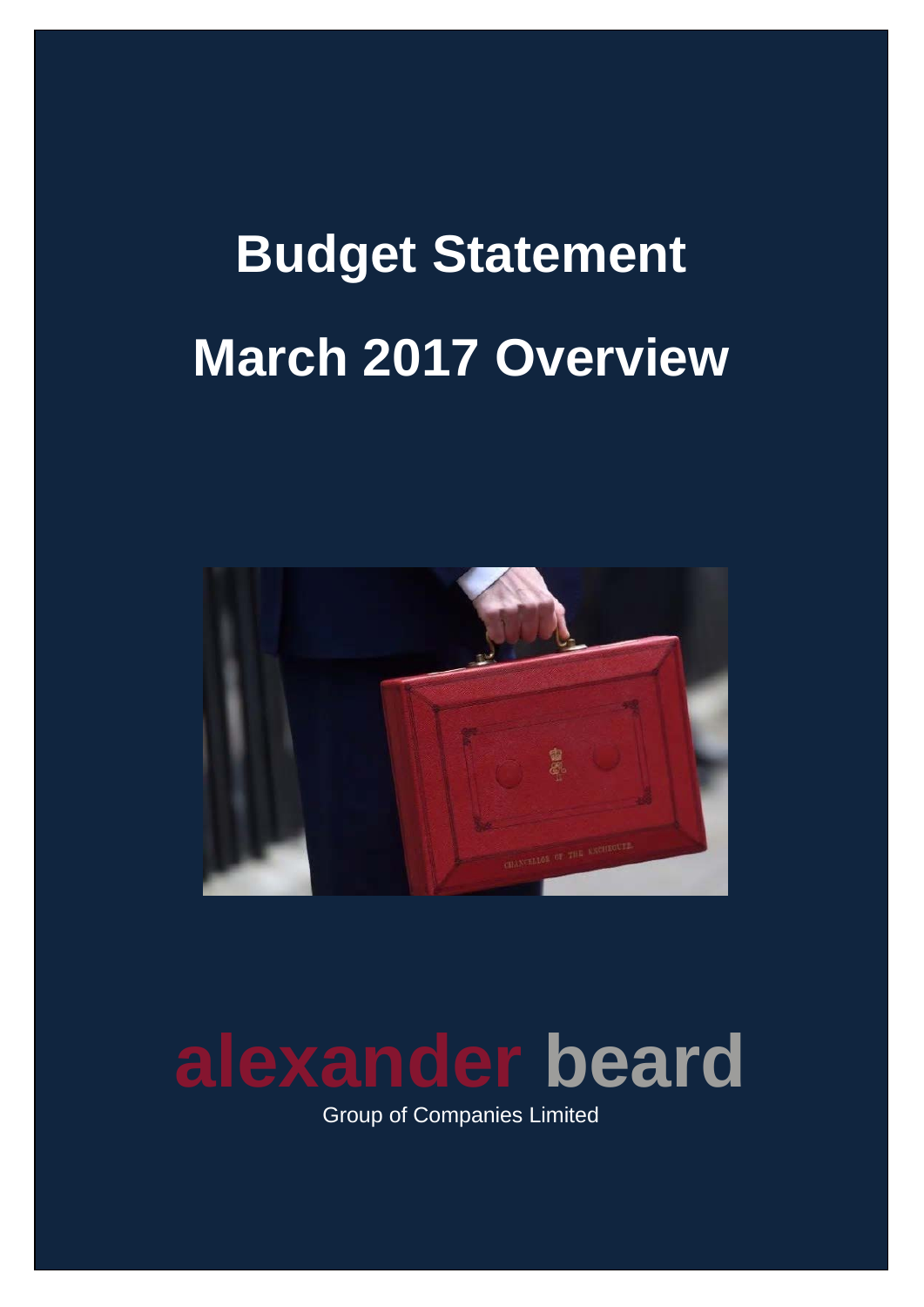

### Introduction

This time last year Philip Hammond was the Foreign Secretary: then came Brexit, Theresa May as Prime Minister, George Osborne's opportunity to spend more time with his family – or on the after-dinner speaking circuit – and Mr Hammond's move into 11 Downing Street.

He delivered his first Autumn Statement in November of last year – and promptly announced that it would be his *last* Autumn Statement. "No other major economy makes hundreds of tax changes twice a year and neither should we," he said, declaring that in future he would deliver his main Budget in the autumn. This means that 2017 will see two Budgets before the traditional Spring Budget gives way to a Spring Statement from 2018.

So here we are at the last Spring Budget – at least until we get a new Chancellor. But with Philip Hammond looking certain to remain Chancellor at least until the next General Election in 2020 (let's discount the rumoured possibility of a snap General Election for now) we should probably get used to the idea of the Autumn Budget.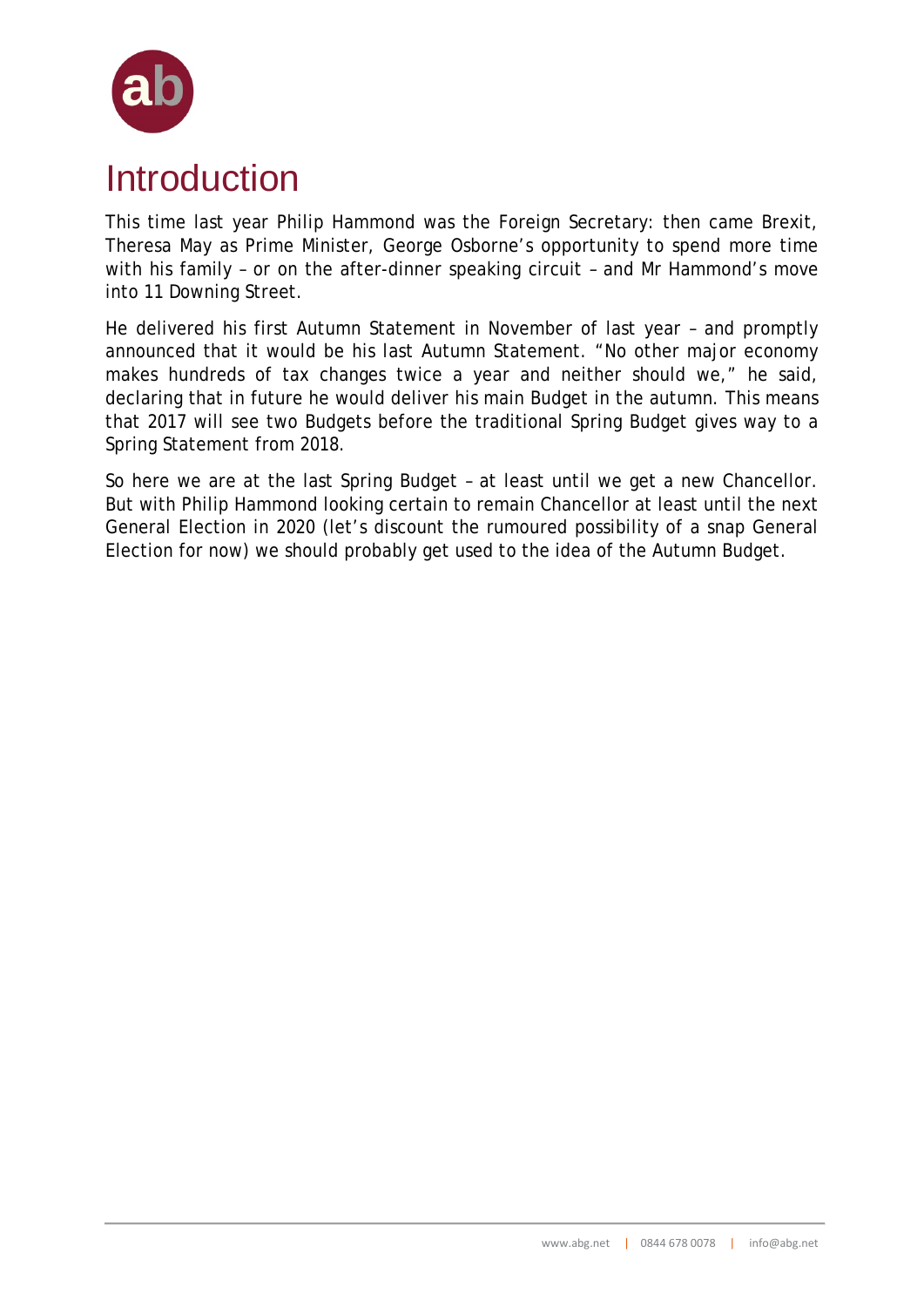

# The Economic and Political Background

Theresa May has committed herself to triggering Article 50 – and beginning the formal process of Britain's withdrawal from the EU - by March  $31<sup>st</sup>$ . That is 23 days from Budget day and, despite minor setbacks for the Government in the House of Lords, the Prime Minister appears to still be on course for that deadline. She certainly has enough parliamentary support, with the recent vote on Brexit in the Commons going overwhelmingly in her favour.

However, it was not just UK politics that the Chancellor would have been concerned with as he was penning his speech. There's a new man in the White House, promising radically different economic policies, and this year will see potentially pivotal elections in Holland, France and Germany. With another Budget due later in the year, there could have been some temptation for the Chancellor to delay major decisions: by the autumn he will know the result of the European elections, he'll know how Donald Trump's policies have started to play out and – most importantly – he'll know how the early Brexit negotiations have progressed.

Economically, the news for the UK economy has largely been good since the Autumn Statement, with positive growth recorded in both the manufacturing and service sectors. This was reflected in the Bank of England's last Quarterly Bulletin, when the Bank forecast growth of 2% for this year. This was an increase on the 1.4% growth predicted in November, and just 0.8% in the immediate aftermath of Brexit. "There have been relatively few signs of the slowdown the committee expected," the Bank admitted.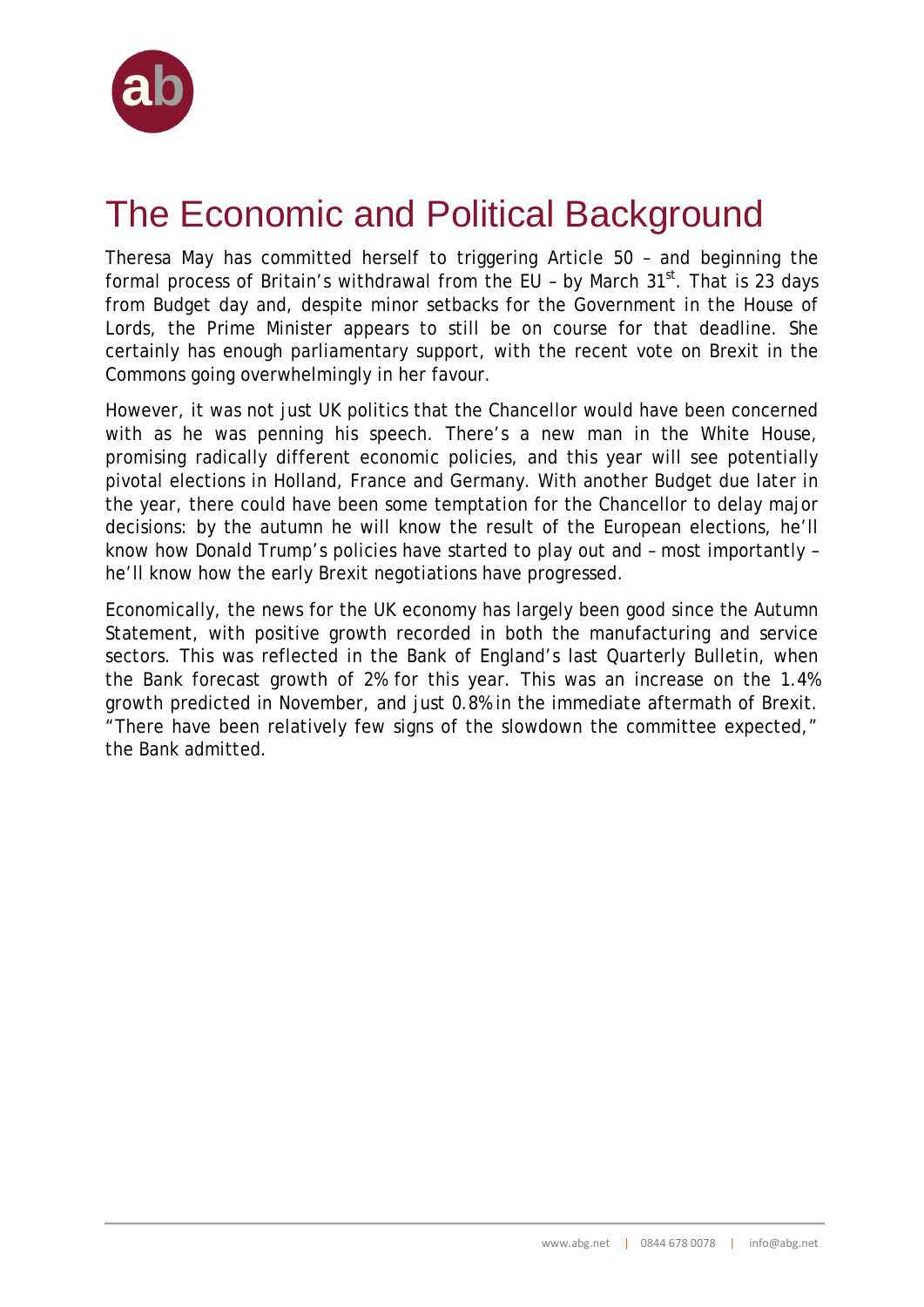

## **Predictions**

There are always plenty of predictions and rumours ahead of the Budget and this year has been no exception. Speaking on the *The Andrew Marr Show*, the Chancellor trailed his plans for investment in technical training – in a bid to address the UK's productivity gap which was such a recurring theme of his predecessor's Budgets. There will also be moves to address the social care problems in the UK, and to ease the concerns of shops, pubs and restaurants about forthcoming increases in business rates.

Sadly, tax rises were also rumoured, with many papers saying the Chancellor wanted to build a 'Brexit War Chest.' The *Telegraph* suggested that the Chancellor would reject extra borrowing in favour of tax rises, with the national insurance contributions for the self-employed and duties on alcohol apparently in his sights…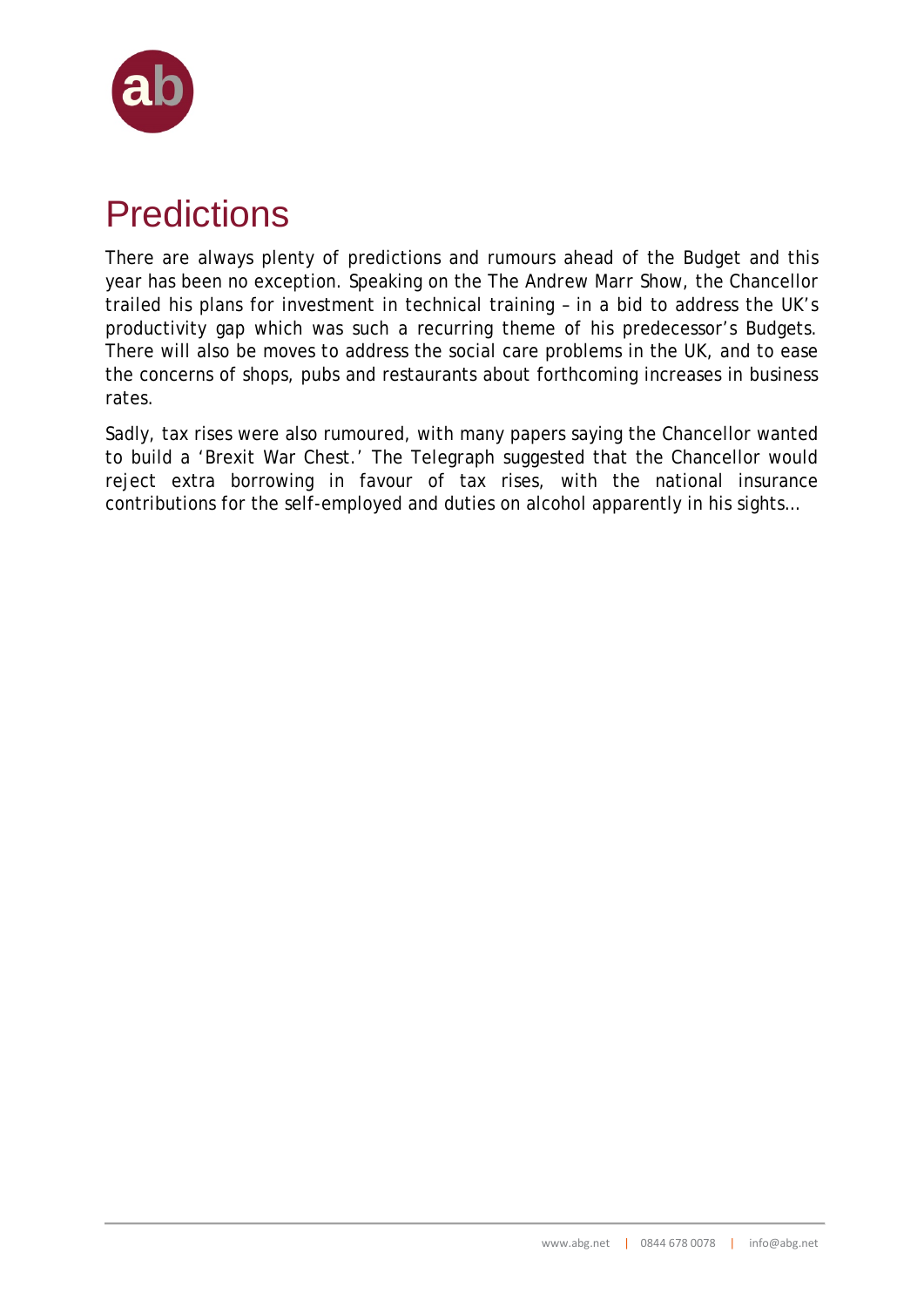

# The Speech

Following the usual pleasantries of Prime Minister's Questions, the Chancellor rose to speak at 12:37pm, armed only with his notes and a glass of water. The days of Chancellors steadily sipping brandy throughout their speeches seem long gone…

Given the Bank of England's recent Quarterly Report, his opening remarks couldn't be anything but positive. The UK economy was, he said, "continuing to confound the doubters, with robust growth." The deficit was coming down and the economy "provided a strong and stable platform for [the] Brexit negotiations." We were, he said, "building the foundations of a stronger, fairer, more global Britain."

### The Economy and the Numbers

With a nice touch of self-deprecating humour, 'Spreadsheet Phil' apologised to the Commons and said he needed to start "with the spreadsheet bit."

In 2016, the UK had the  $2^{nd}$  fastest growing economy in the G7 (behind Germany) and – in line with the Bank of England's forecast – the Office for Budget Responsibility had upgraded this year's growth forecast from 1.4% to 2%. However, growth was then downgraded to 1.6%, 1.7% and 1.9% in subsequent years, before returning to 2% in the financial year 2021/22.

Inflation was forecast to be 2.4% in 2017/18, falling to 2.3% in 2018/19 and then 2% (the Bank of England's target rate) in subsequent years.

Turning to public borrowing, he forecast that annual borrowing in 2016/17 would be £51.7bn, some £16.4bn lower than had been originally anticipated. Borrowing was then forecast to total £58.3bn in 2017/18 followed by £40.8bn the following year, then £21.4bn and £20.6bn in 2020/21. This would see public sector net borrowing fall from 3.8% of GDP in 2015/16 to 2.6% this year, then 2.9%, 1.9%, 1% and 0.9% in subsequent years, reaching 0.7% in 2021/22.

The Chancellor made the point that employment growth had been spread around the UK and that – despite the rise in inflation – "real wages continued to rise."

Despite this good news though, the total UK debt remained at almost £1.7tn – which meant that the country was spending £50bn a year on interest: "more than we spend on defence and policing combined." Therefore – as had been widely trailed before the Budget – he wouldn't be borrowing for any additional spending; he would instead be relying on tax rises and tackling abuses and evasion.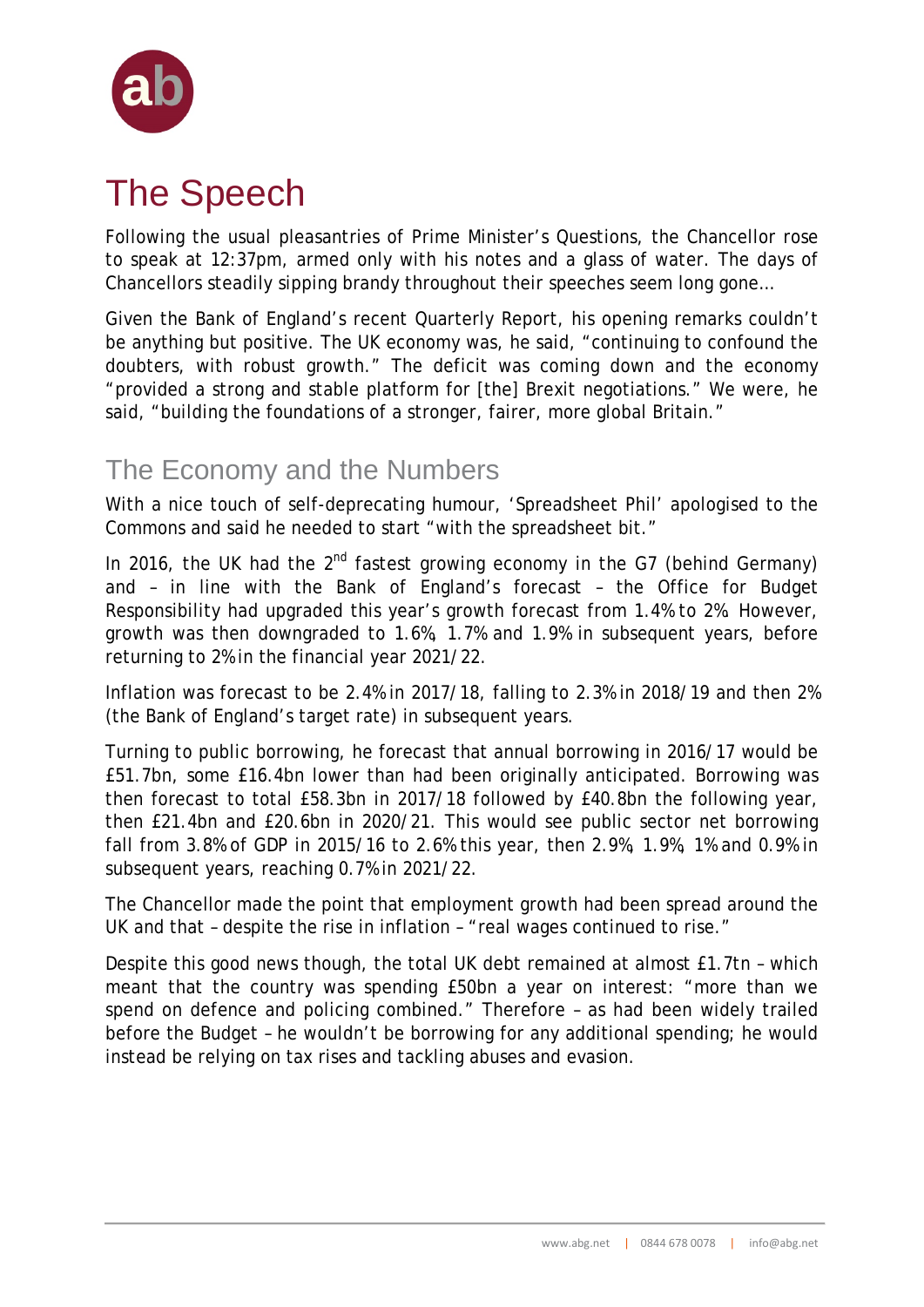

### Personal Taxation and Allowances

One of the key themes running through Philip Hammond's speech was 'fairness.' In the Autumn Statement, he'd tackled what he dubbed 'middle class tax perks' and now he turned his attention to the self-employed and those trading through limited companies. It was only right, he said, that those doing the same work for the same pay, "should pay roughly the same tax. A strong society," he added, "needs a fair tax system." He therefore introduced two specific measures:

| What    | A reduction in the tax-free dividend allowance for<br>shareholders and directors of small private firms from £5,000<br>to £2,000                                                                                                                                                                                                                                                                                 |
|---------|------------------------------------------------------------------------------------------------------------------------------------------------------------------------------------------------------------------------------------------------------------------------------------------------------------------------------------------------------------------------------------------------------------------|
| When    | From April 2018                                                                                                                                                                                                                                                                                                                                                                                                  |
| Comment | As above, this is a move designed to provide 'fairness' and<br>reduces a tax perk that had been enjoyed by those trading<br>through limited companies and by private investors. The<br>Chancellor said that HMRC estimated the cost of people<br>working through companies at £6bn a year: "It's not fair and<br>it's not affordable," said the Chancellor. The move is<br>expected to raise £2.63bn by 2021/22. |

| What    | The main rate of Class 4 National Insurance contributions for<br>the self-employed will increase from the current rate of 9% to<br>10% in April 2018 and to 11% in April 2019                                                                                                                                                                                                                                                                                                                                                |
|---------|------------------------------------------------------------------------------------------------------------------------------------------------------------------------------------------------------------------------------------------------------------------------------------------------------------------------------------------------------------------------------------------------------------------------------------------------------------------------------------------------------------------------------|
| When    | From April 2018                                                                                                                                                                                                                                                                                                                                                                                                                                                                                                              |
| Comment | Some experts had been forecasting that this rate could jump<br>from 9% to 12%, so the self-employed may be feeling<br>relatively relieved. It is another move designed to ensure<br>fairness in the tax system: the Chancellor said that, along<br>with the abolition of Class 2 contributions, it would raise<br>£145m by 2021/22 at an average cost to those affected of 60p<br>a week. The Class 4 rate is levied on profits above £8,060 per<br>year, up to profits of £43,000. Profits over £43,000 are taxed<br>at 2%. |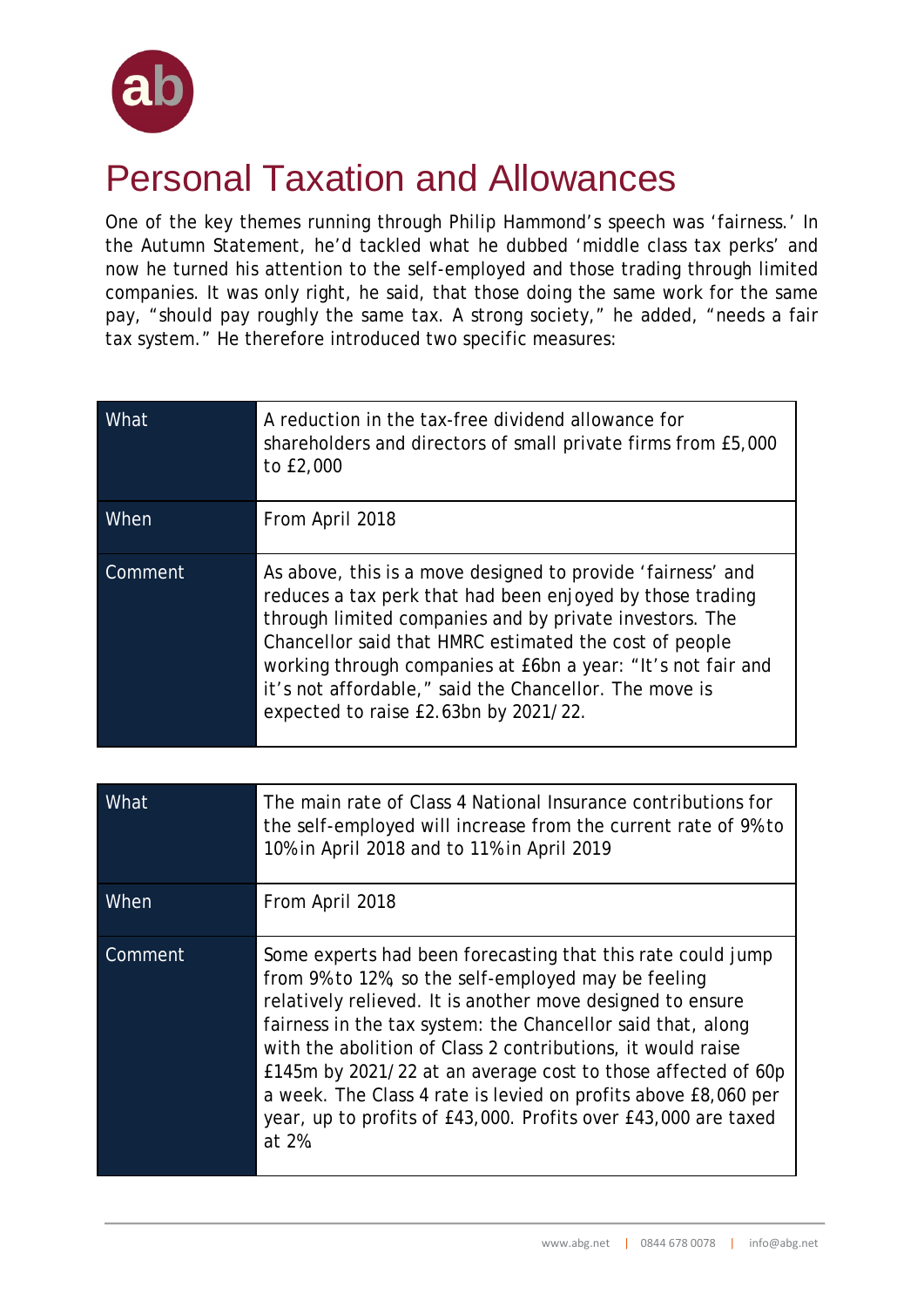

Previously announced in 2016, Class 2 National Insurance, a separate, flat-rate contribution paid by self-employed workers making a profit of more than £5,965 a year, is to be scrapped from April 2018.

The Chancellor also announced – it's almost mandatory in a Budget speech – further action on tax avoidance and evasion which would, he said, raise an additional £820m of tax receipts. This will include action to stop businesses converting capital losses into trading losses and the introduction of UK VAT on roaming telecoms services outside the EU.

Beyond those measures, the Chancellor simply confirmed plans both longstanding and previously announced.

| What    | An increase in the tax free personal allowance to £11,500 and<br>the higher rate threshold to £45,000                                                                                                                                                                                                                                                 |
|---------|-------------------------------------------------------------------------------------------------------------------------------------------------------------------------------------------------------------------------------------------------------------------------------------------------------------------------------------------------------|
| When    | April 2017                                                                                                                                                                                                                                                                                                                                            |
| Comment | This had previously been covered in the Autumn Statement<br>but the Chancellor again confirmed the measure was due. He<br>also reaffirmed the now long-standing commitment to raise<br>the personal allowance to £12,500 by the end of the<br>parliament in 2020 and to take the starting point for higher<br>rate tax to £50,000 in the same period. |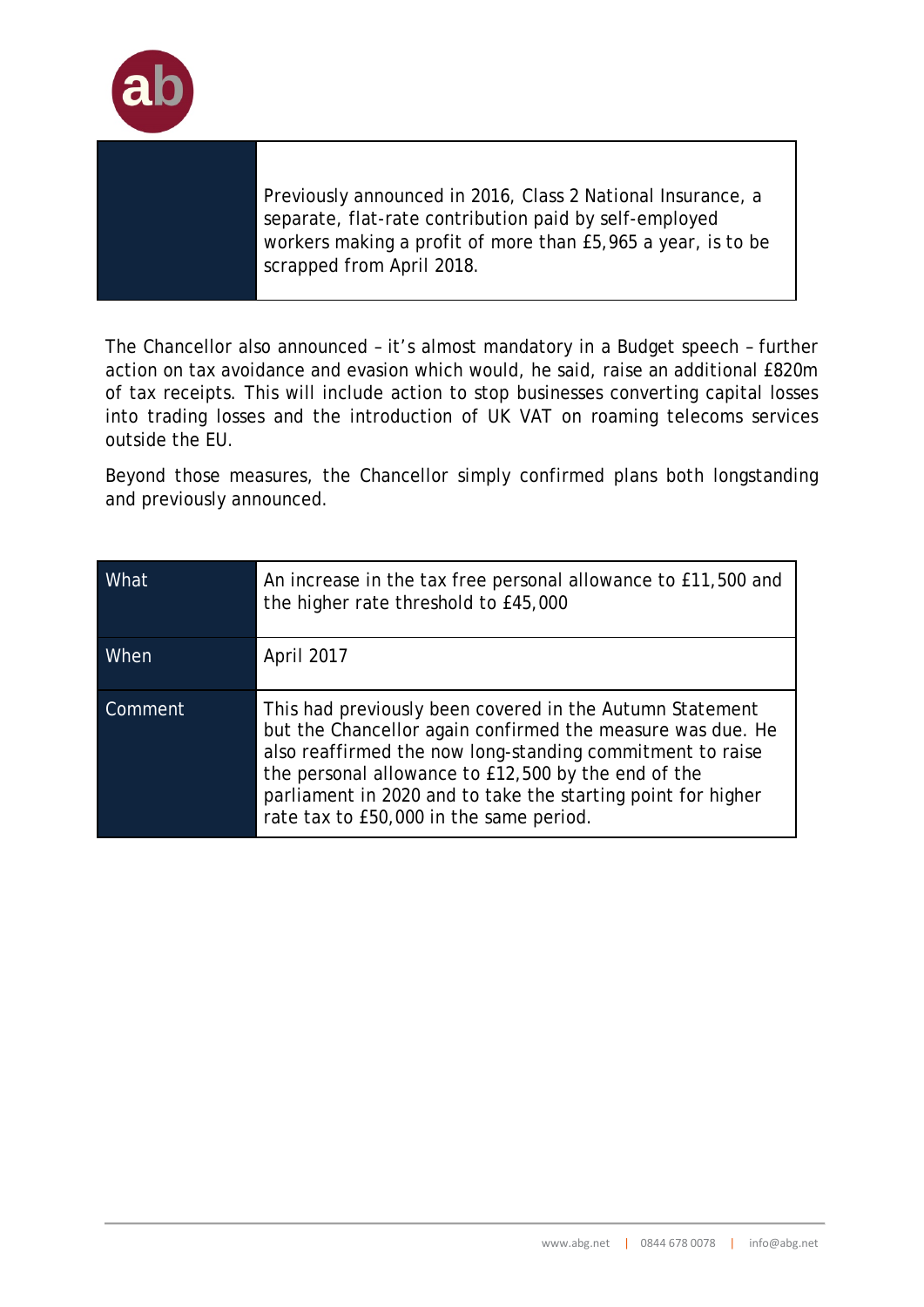

# Pensions, Savings and Investments

| What    | The introduction of a 25% tax charge on Qualifying Recognised<br><b>Overseas Pension Schemes (QROPS)</b>                                                                                                                                                                                                                                                                                                                                                                                                                                                                                                                                                               |
|---------|------------------------------------------------------------------------------------------------------------------------------------------------------------------------------------------------------------------------------------------------------------------------------------------------------------------------------------------------------------------------------------------------------------------------------------------------------------------------------------------------------------------------------------------------------------------------------------------------------------------------------------------------------------------------|
| When    | For transfers requested on or after March 9th 2017                                                                                                                                                                                                                                                                                                                                                                                                                                                                                                                                                                                                                     |
| Comment | Transferring a UK pension to a QROPS (done by someone<br>retiring abroad) means that the person retiring can transfer<br>their pension to the relevant country's tax regime and - in<br>many cases - then benefit from more favourable tax<br>treatment on their tax free cash and/or income. The<br>Government will now introduce a 25% charge on transfers to<br>these arrangements, although there will be 'exceptions where<br>people have a genuine need to transfer their pension.' The<br>'genuine need' will need further clarification and<br>examination. Explaining to HMRC why you have a 'genuine<br>need' to live in the Seychelles could be a tough one |

| What    | New NS&I savings bond                                                                                                                                                                                                                                                                                       |
|---------|-------------------------------------------------------------------------------------------------------------------------------------------------------------------------------------------------------------------------------------------------------------------------------------------------------------|
| When    | April 2017                                                                                                                                                                                                                                                                                                  |
| Comment | In the Autumn Statement, the Chancellor announced the<br>introduction of a new, "market leading" savings bond, to be<br>sold through NS&I. He confirmed that this bond will be<br>introduced in April 2017 and will pay a rate of 2.2% over a<br>term of 3 years with a maximum investment limit of £3,000. |

| What        | Increase in the ISA limit                                                                         |
|-------------|---------------------------------------------------------------------------------------------------|
| <b>When</b> | April 2017                                                                                        |
| Comment     | As already announced, the ISA limit will again increase, this<br>time to £20,000 from April 2017. |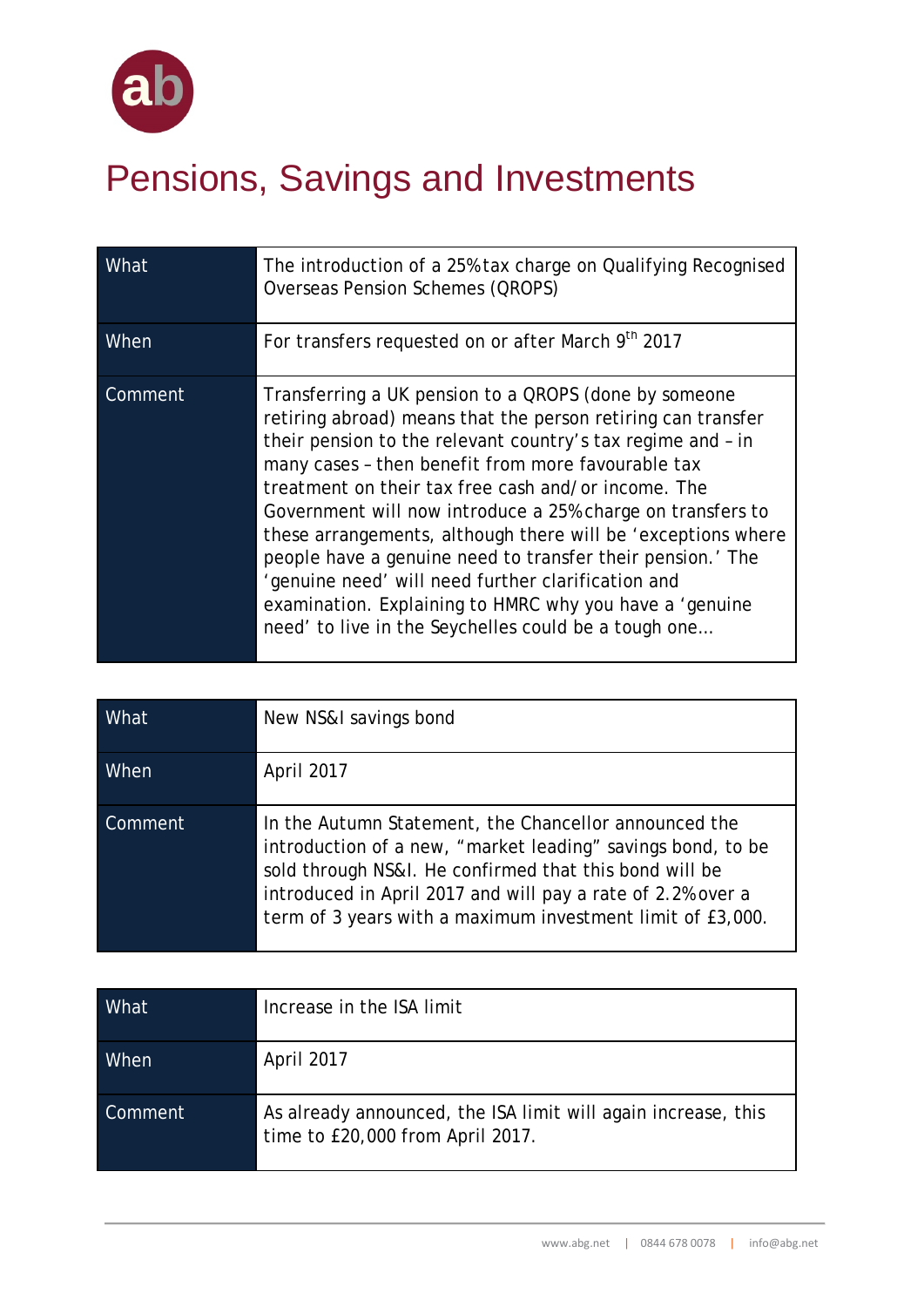

### Business and Business Taxation

The Chancellor stressed that he wanted the UK to "be the best place in the world to start and to build a business." As expected, there were two specific areas that he identified as needing help, starting with a formal discussion paper on the future of the North Sea oil and gas industry.

There would also be consultations on how best to tackle the digital part of the economy – something felt very keenly by high street retailers who now find themselves competing with online retailers working from out-of-town warehouses. These premises have a fraction of the overheads of the high street, especially with regard to business rates. However, the Chancellor said that business rates raise £25bn a year and simply could not be abolished. Instead, he announced measures for making the impact of previously announced changes to business rates less painful for some.

| What    | Mitigating the impact of business rates changes for some<br>businesses                                                                                                                                                                                                                                                                                                                                                                                                                                                                                                                                                                                        |
|---------|---------------------------------------------------------------------------------------------------------------------------------------------------------------------------------------------------------------------------------------------------------------------------------------------------------------------------------------------------------------------------------------------------------------------------------------------------------------------------------------------------------------------------------------------------------------------------------------------------------------------------------------------------------------|
| When    | April 2017                                                                                                                                                                                                                                                                                                                                                                                                                                                                                                                                                                                                                                                    |
| Comment | The business rates changes are here to stay but the<br>Chancellor announced three measures in an attempt to help<br>businesses to cope with any increases:                                                                                                                                                                                                                                                                                                                                                                                                                                                                                                    |
|         | • A cap for companies coming out of business rate relief<br>A £1,000 discount for pubs up to a rateable value of<br>£100,000 - which would apply to 90% of the pubs in the<br>country<br>A £300m discretionary fund will be made available to<br>local authorities, enabling them to help businesses<br>impacted by the changes<br>The cap means that business rate costs cannot rise by more<br>than £50 a month when a business comes out of rate relief.<br>Taken together, the announcements amounted to a total of<br>£435m in rate relief, said the Chancellor, and - having<br>protected the nation's pubs - he paused and took a sip of his<br>water. |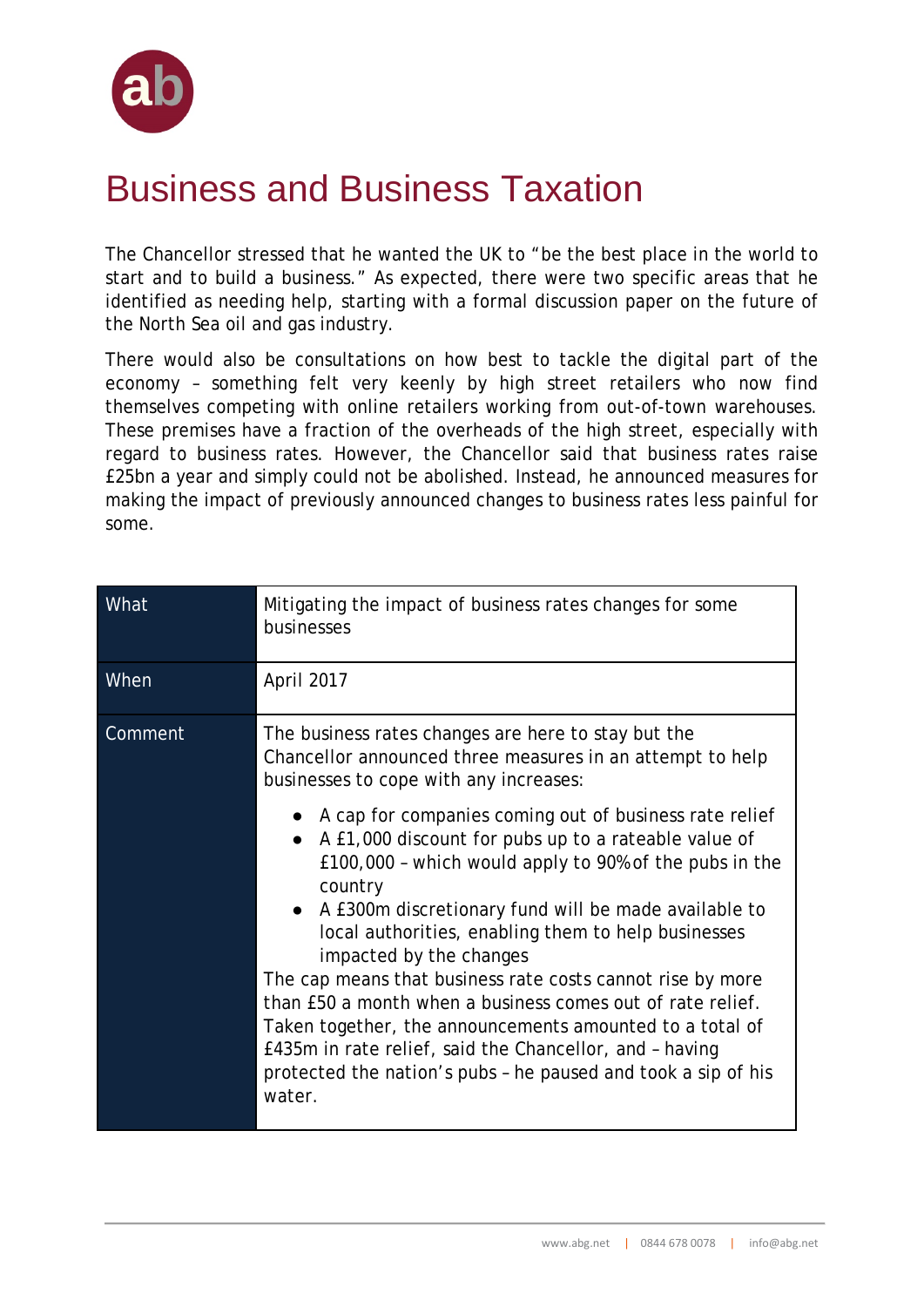

| What    | The introduction of digital administration for tax reporting<br>will be delayed for a year for firms below the VAT threshold                                                                                                                                    |
|---------|-----------------------------------------------------------------------------------------------------------------------------------------------------------------------------------------------------------------------------------------------------------------|
| When    | Delayed until April 2019                                                                                                                                                                                                                                        |
| Comment | The Chancellor recognised the burden that the move to new<br>digital, quarterly tax reports may put on small firms and thus<br>delayed the introduction for some firms. The move, the<br>Chancellor said, would cost the Revenue £280m in the<br>relevant year. |

### Other Measures

On International Women's Day, the Chancellor announced three specific measures he introduced as targeted at women (although one equally applies to both women and men and technically the Prime Minister had stolen his thunder earlier in the day…).

| What    | £20m for victims of domestic abuse and violence                                                                                                                                                                                                                                                                                        |
|---------|----------------------------------------------------------------------------------------------------------------------------------------------------------------------------------------------------------------------------------------------------------------------------------------------------------------------------------------|
| When    | Over the current Parliament                                                                                                                                                                                                                                                                                                            |
| Comment | The Prime Minister revealed this move on <i>Mumsnet</i> , saying,<br>"Tackling domestic violence and abuse is a key priority for<br>this Government." It is a measure that it's impossible to<br>disagree with and the Chancellor said that this took spending<br>on domestic abuse and violence to over £100m over the<br>Parliament. |

| What    | E5m for the return to work scheme                                                                                                                                              |
|---------|--------------------------------------------------------------------------------------------------------------------------------------------------------------------------------|
| When    | <b>TBC</b>                                                                                                                                                                     |
| Comment | This money is intended to help women - and men - return to<br>work after lengthy career breaks. It's a move that is intended<br>to address the so called 'motherhood penalty'. |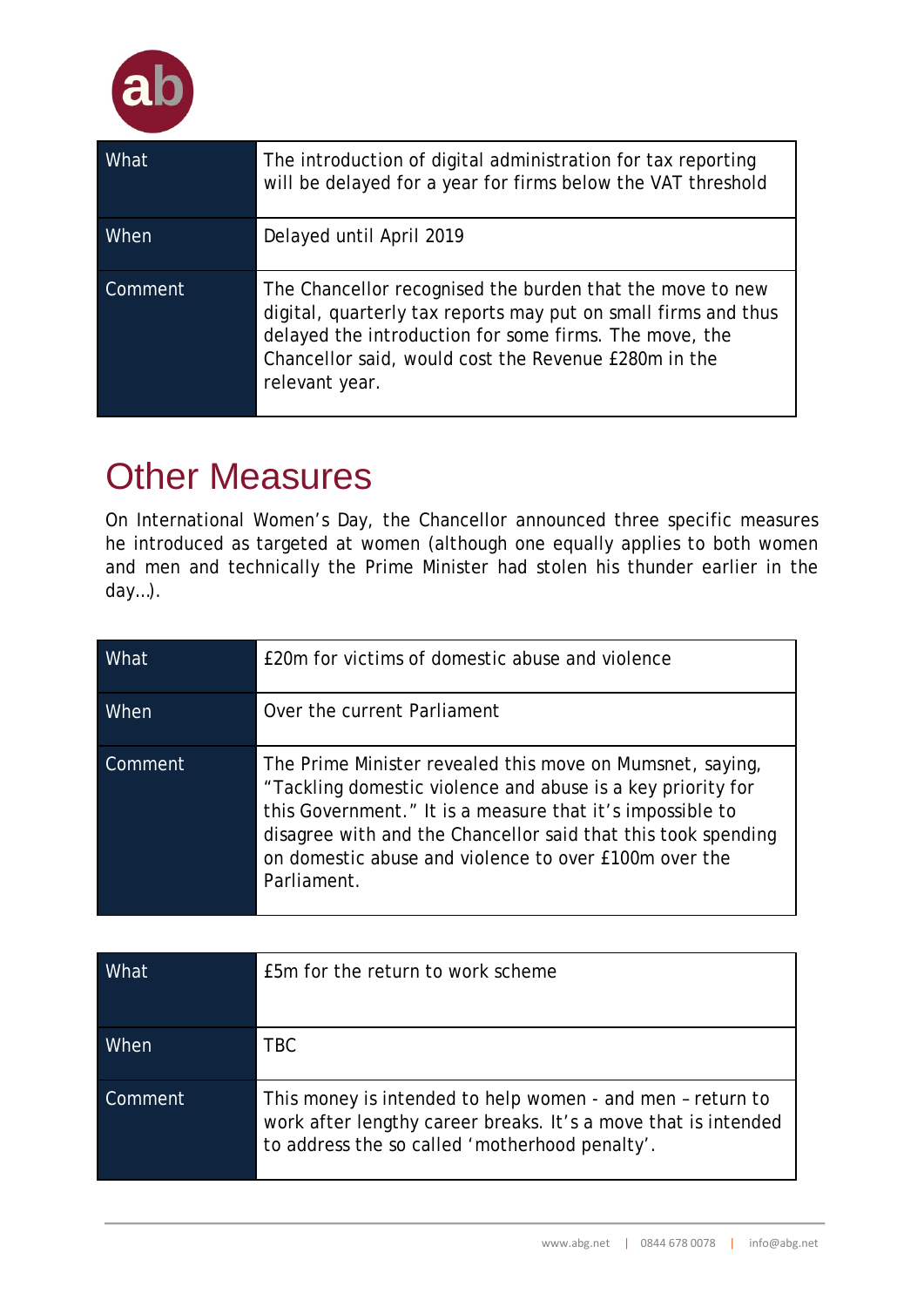

Finally, the Chancellor recognised that next year would be the  $100<sup>th</sup>$  anniversary of the 1918 Representation of the People Act, which gave the vote to about 8.4m women. He promised a further £5m to mark the occasion.

#### Alcohol, Tobacco, Gambling and Fuel

Again, there were very few changes from the Chancellor: with the rumours of tax rises, many people must have been worrying about the cost of their Friday night pint or bottle of wine…

There will be a new minimum excise duty on cigarettes, based on a packet price of £7.35 – this will mean a packet of cigarettes costing 35p more. Other than that, there were no further increases in duty on alcohol or tobacco other than those already announced, meaning that duty on beer, wine, cider and spirits will increase in line with inflation.

Vehicle excise duty rates for hauliers and the HGV Road User Levy remain frozen for another year.

### The Country's Infrastructure

The Autumn Statement had been heavy on infrastructure projects – and in its Quarterly Report, the Bank of England praised the impact of that investment – but in this Budget much less stress was placed on infrastructure. The Chancellor did allocate £90m to alleviate "transport pinch points" in the North of England and £23m to the Midlands for the same purpose. He also announced a £690m competition fund for English councils to tackle urban congestion and £270m for new technologies such as robots and driverless vehicles.

There was also £350m to the Scottish government, £200m for the Welsh Assembly and £120m for the new Northern Ireland executive – and, of course, the obligatory rallying cry of "stronger together."

#### The NHS

Finally – and again as had been anticipated – the Chancellor acknowledged the problems of the NHS and the looming crisis in social care, caused by the constantly increasing number of people over the age of 75. He committed £1bn in 2017/18 to social care and a total of £2bn over the next three years: many had hoped and expected that the figure would be higher.

He promised a green paper on the problems of funding social care – although he indicated that it would not include a 'death tax' – and pledged £100m to GP triage services within A&E departments in time for next winter.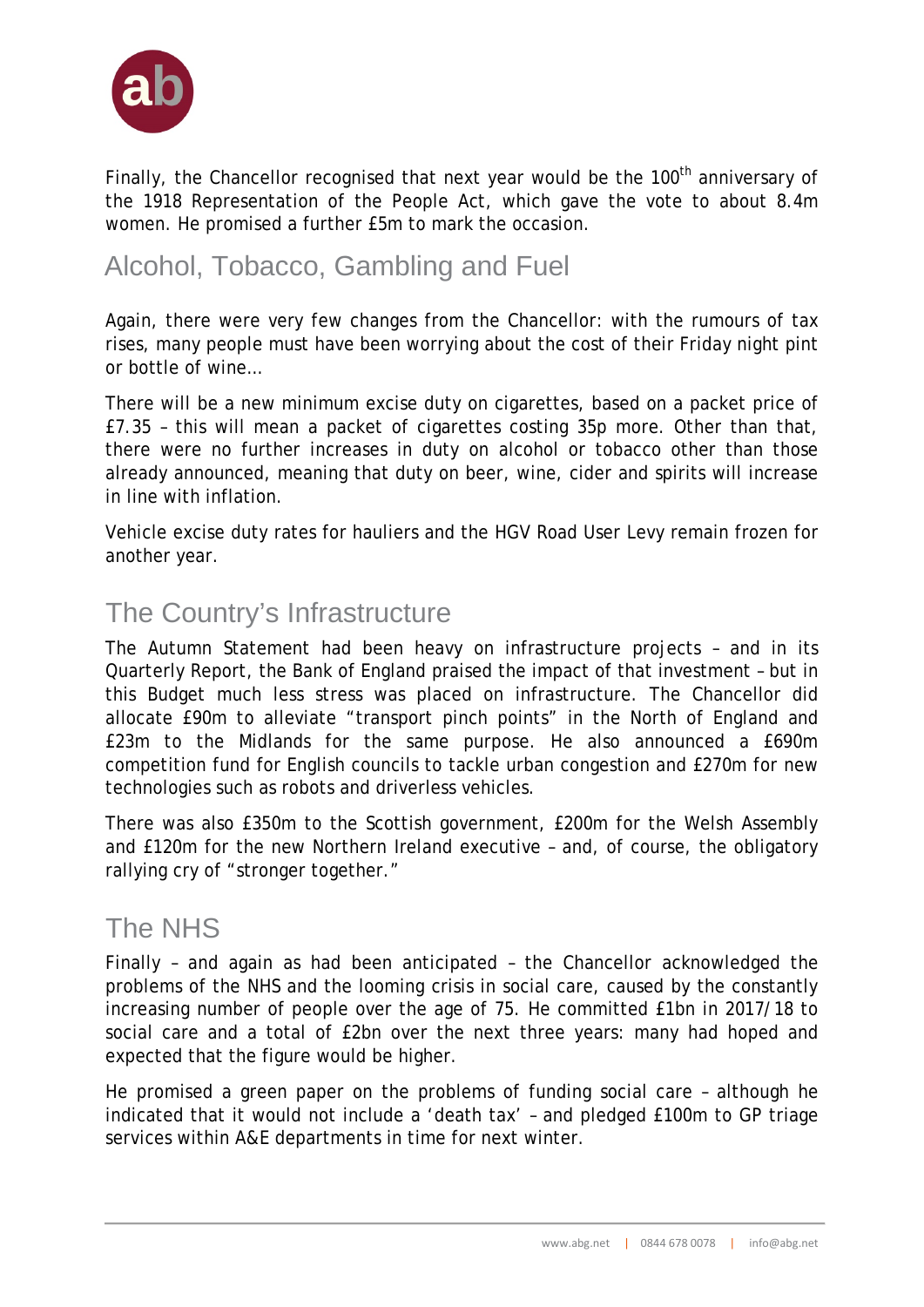

### Education and Training

In many ways, the meat of the Chancellor's speech came with his plans to reform education and training, specifically with a view to overcoming the productivity gap, as he conceded that the UK was 35% less productive than Germany and 18% behind the productivity of the average of the G7 countries.

There would be an extra £300m for PhD students, specifically in STEM (Science, Technology, Engineering and Maths) subjects.

As had been widely trailed, the Chancellor then turned his attention to technical skills, where he announced several specific measures:

- An investment of £500m in technical education for 16-19 year olds, and the introduction of 'T-levels,' the technical equivalent of A-levels.
- Free transport (based on the free school meals qualification) as many pupils will travel much longer distances than average to attend specialist schools and colleges.
- With universities and private schools being encouraged to sponsor free schools, the Chancellor said that these moves would lead to the creation of 110 new free schools, on top of the 500 already pledged by 2020.
- To slightly ironic cheers from the Opposition, given the recent review of education funding, the Chancellor announced a further £216m investment in school estates over the next three years.
- Finally, he also announced the extension of maintenance loans to all students studying to doctoral levels and pilot schemes to test approaches to lifelong learning, recognising that many of today's students will change career paths many times in their life.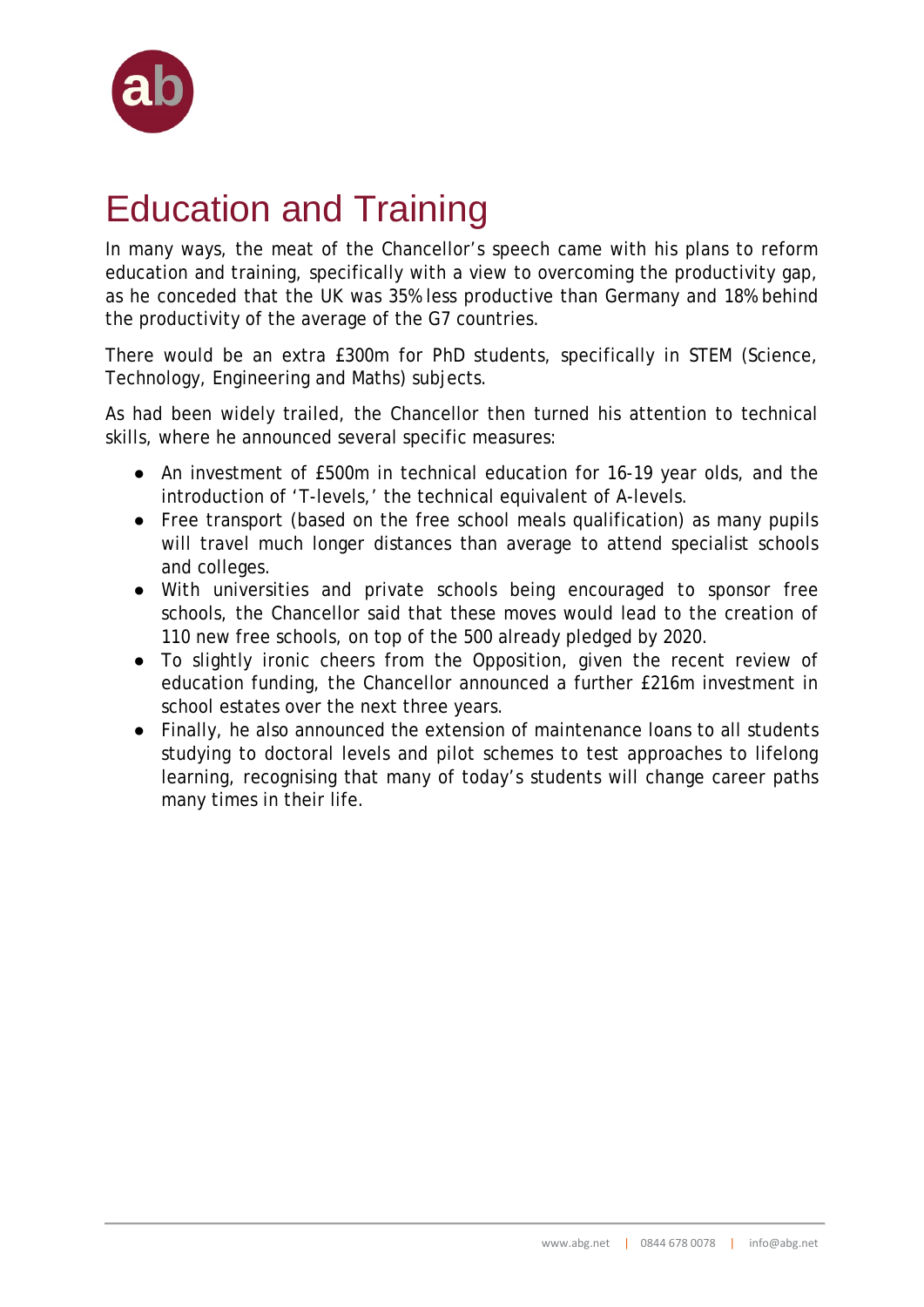

# **Conclusions**

Listening to a Budget speech from beginning to end is never easy going, but Philip Hammond was in a buoyant mood – and his jokes are certainly better than his predecessor's. Hopefully, his speechwriter is paid a bonus for the 'driverless vehicle' reference to the Opposition which drew the loudest laughs from the Conservative benches.

The speech itself – as many suspected – was about a plan for the future as much as it was about specific measures. We can expect a lot more heavy detail when he delivers his second Budget of the year in the autumn. For now, the Chancellor declared that the Government would, "continue with its plan to make Britain the best place in the world to do business." He was determined to, "look forwards not backwards and invest in the UK's future." With that, he commended his Budget to the House and to the nation, "confident in our strength and clear in our determination."